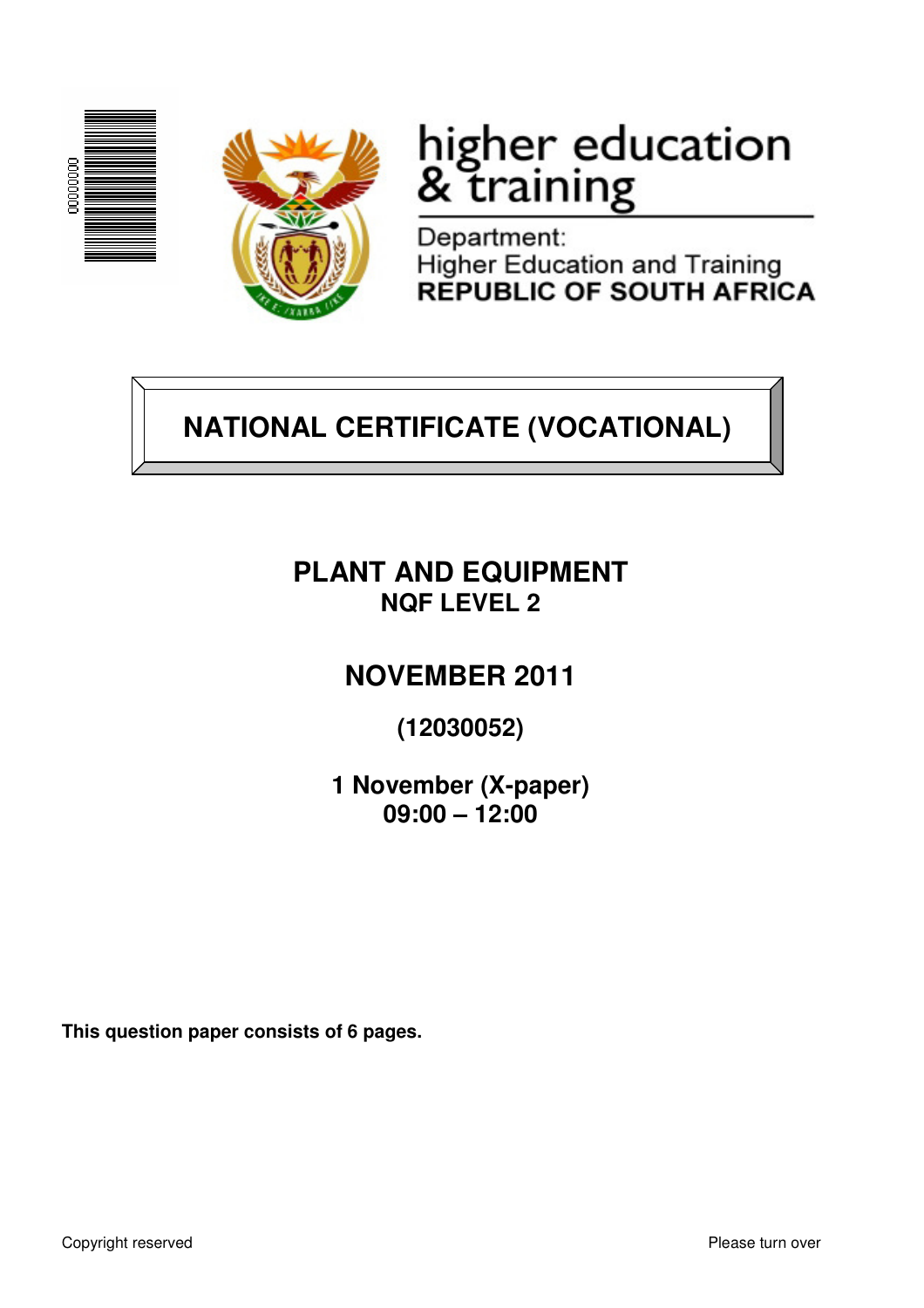#### **TIME: 3 HOURS MARKS: 100**

\_\_\_\_\_\_\_\_\_\_\_\_\_\_\_\_\_\_\_\_\_\_\_\_\_\_\_\_\_\_\_\_\_\_\_\_\_\_\_\_\_\_\_\_\_\_\_\_\_\_\_\_\_\_\_\_\_\_\_\_\_\_\_\_\_\_\_\_\_\_\_\_\_\_\_\_\_\_

#### **INSTRUCTIONS AND INFORMATION**

- 1. Answer ALL the questions.
- 2. Read ALL the questions carefully.
- 3. Number the answers according to the numbering system used in this question paper.
- 4. ALL drawings must be neat and well balanced.
- 5. ALL work you do not want to be marked must be clearly crossed out.
- 6. Write neatly and legibly.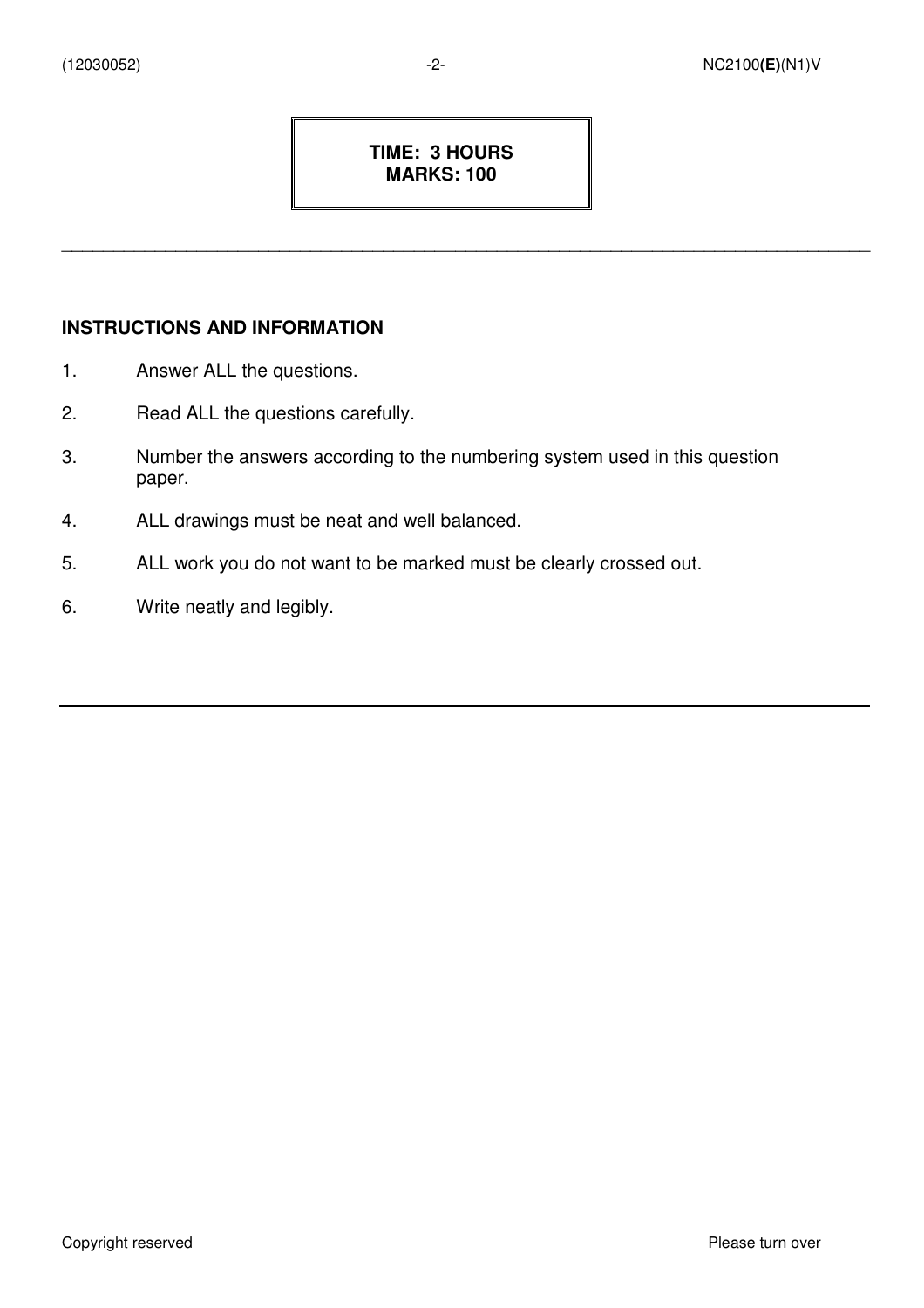#### **QUESTION 1: INTRODUCTION TO PLANT AND MACHINERY**

| 1.1 | In the past people were using simple machines to build their structures. Name<br>TWO of those simple machines. | (2)        |
|-----|----------------------------------------------------------------------------------------------------------------|------------|
| 1.2 | State THREE economic benefits to the contractor if he looks after his tools<br>and equipment properly.         | (3)<br>[5] |

#### **QUESTION 2: LEGISLATION AND SAFETY REGULATIONS**

- 2.1 South Africa established Occupational Health and Safety Act No. 85 of 1993 to compensate for injuries to workers. State FIVE other acts that you know. (5)
- 2.2 What is the primary responsibility of the client on site? (2)
- 2.3 State THREE consequences of poor house-keeping. (3)
- 2.4 Appropriate personal protective equipments are given together with their purpose in a table form below. Write only the correct purpose next to the equipment name  $(2.4.1 - 2.4.7)$  in the ANSWER BOOK.

|       | <b>EQUIPMENT</b> | <b>PURPOSE</b>                                   |
|-------|------------------|--------------------------------------------------|
| 2.4.1 | Protective boots | Is to protect the eyes while working.            |
| 2.4.2 | Hand gloves      | Is to protect the head from falling objects.     |
| 2.4.3 | Earplugs         | Is to protect the body while working.            |
| 2.4.4 | Respirators      | Is to protect the hands from injuries.           |
| 2.4.5 | Safety belts     | Is to protect the ears from noise while working. |
| 2.4.6 | Work suites      | Is to protect the lungs from infections.         |
| 2.4.7 | Safety hats      | Is to protect the feet while working.            |
|       |                  | (5 × 1                                           |

**[15]**

#### **QUESTION 3: FIRST AID**

| 3.1 | Explain the term emergency situation.                                                                                                        | (2) |
|-----|----------------------------------------------------------------------------------------------------------------------------------------------|-----|
| 3.2 | Explain what you understand by the abbreviation 'ABC' when a fellow worker<br>has been injured                                               | (3) |
| 3.3 | Giving first aid can results in serious infection to the first-aid provider. State<br>FIVE points on how you will go about giving first aid. | (5) |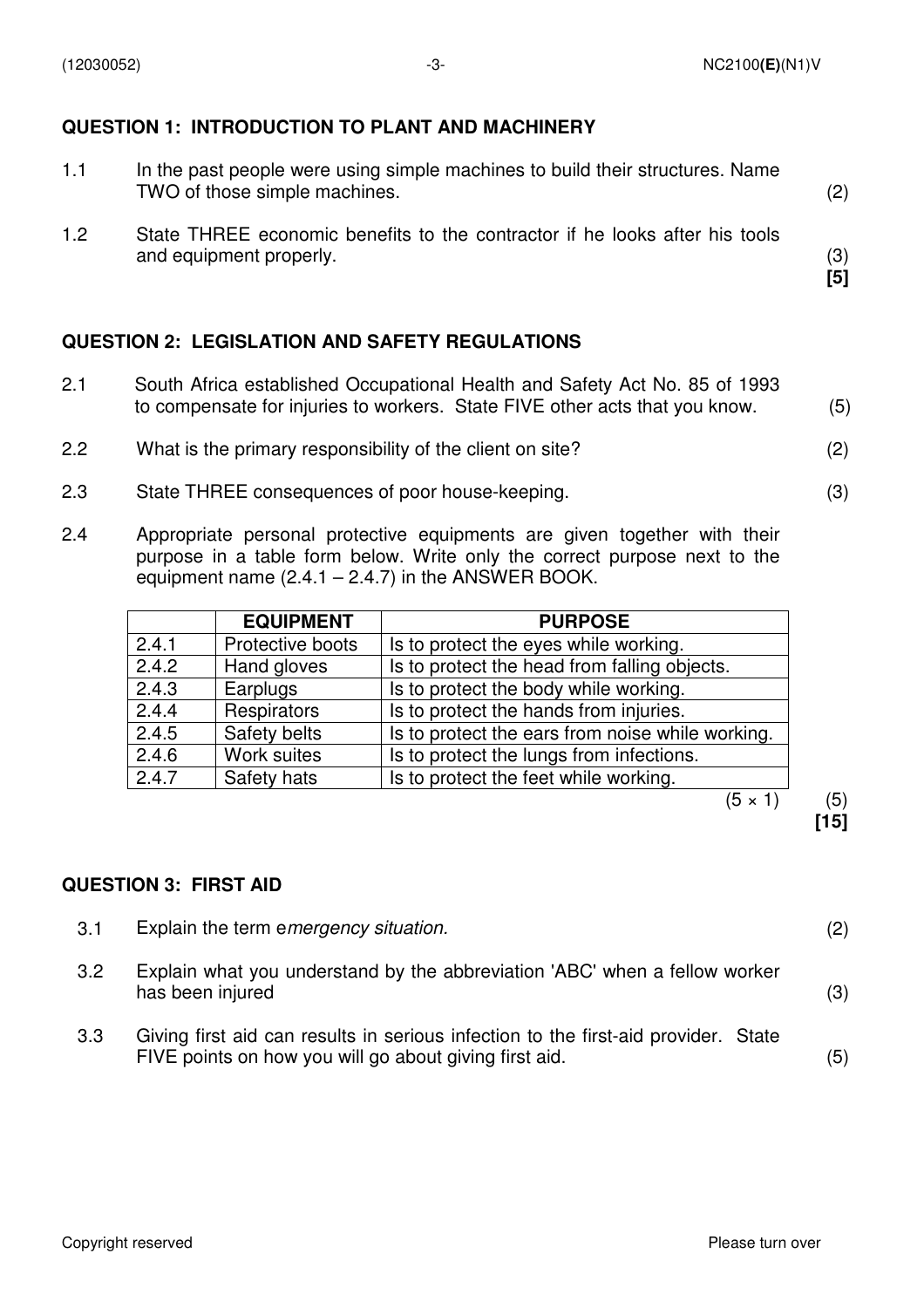3.4 Medical shock is a condition where not enough blood circulates around the body. Name FIVE symptoms and signs of medical shock. (5)

**[15]** 

#### **QUESTION 4: THE RIGHT TOOL FOR THE JOB – HAND TOOLS**

4.1 Name the general tools below and state ONE use of each. Write only the answer next to the question number  $(4.1.1 - 4.1.4)$  in the ANSWER BOOK.



- 4.2 During your practical experience, the supervisor advised your team leader to use portable electric power tools to speed up the finishing process of carpentry work. Name THREE electric power tools that a carpenter will have in his toolbox. (3)
- 4.3 Safety first is the responsibility of everyone on site. State FIVE general safety tips regarding any of your answer in QUESTION 4.2. (5)
- 4.4 What are the consequences of working with a blunt tool? (4)
- 4.5 Explain in detail how you would sharpen a chisel by means of an oil stone (5)
- 4.6 Construct an octagon with a diameter of 80 mm using your 45° set-square. (5) **[30]**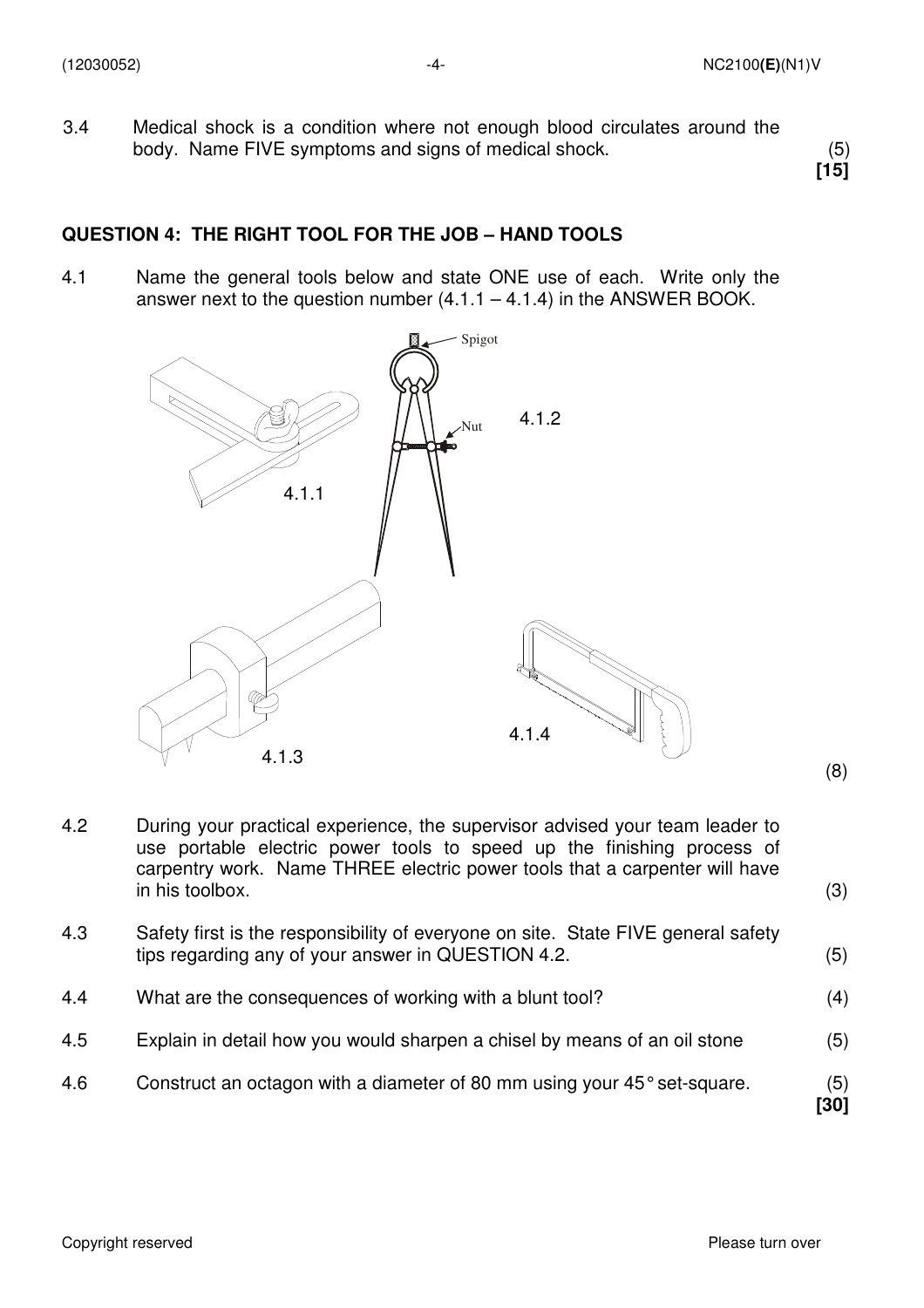#### **QUESTION 5: LADDERS**

- 5.1 Your supervisor instructed you to explain to the unskilled labour force about the safe use of ladders. You decided to start with the aspect of inspection before they use a ladder. Name FIVE aspects that they should look for before working with a ladder. (5)
- 5.2 Name the components of the ladder below. Write only the answer next to the question number  $(5.2.1 - 5.2.5)$  in the ANSWER BOOK.



#### **QUESTION 6: BUILDER'S TRESTLES, ACCESS SCAFFOLDING AND MOBILE TOWERS**

6.1 Define the term bracing. (1)

 (5)  **[10]** 

6.2 You are given a task to design a scaffold to perform a particular task. What are the factors that you would consider when you design the scaffold (5)